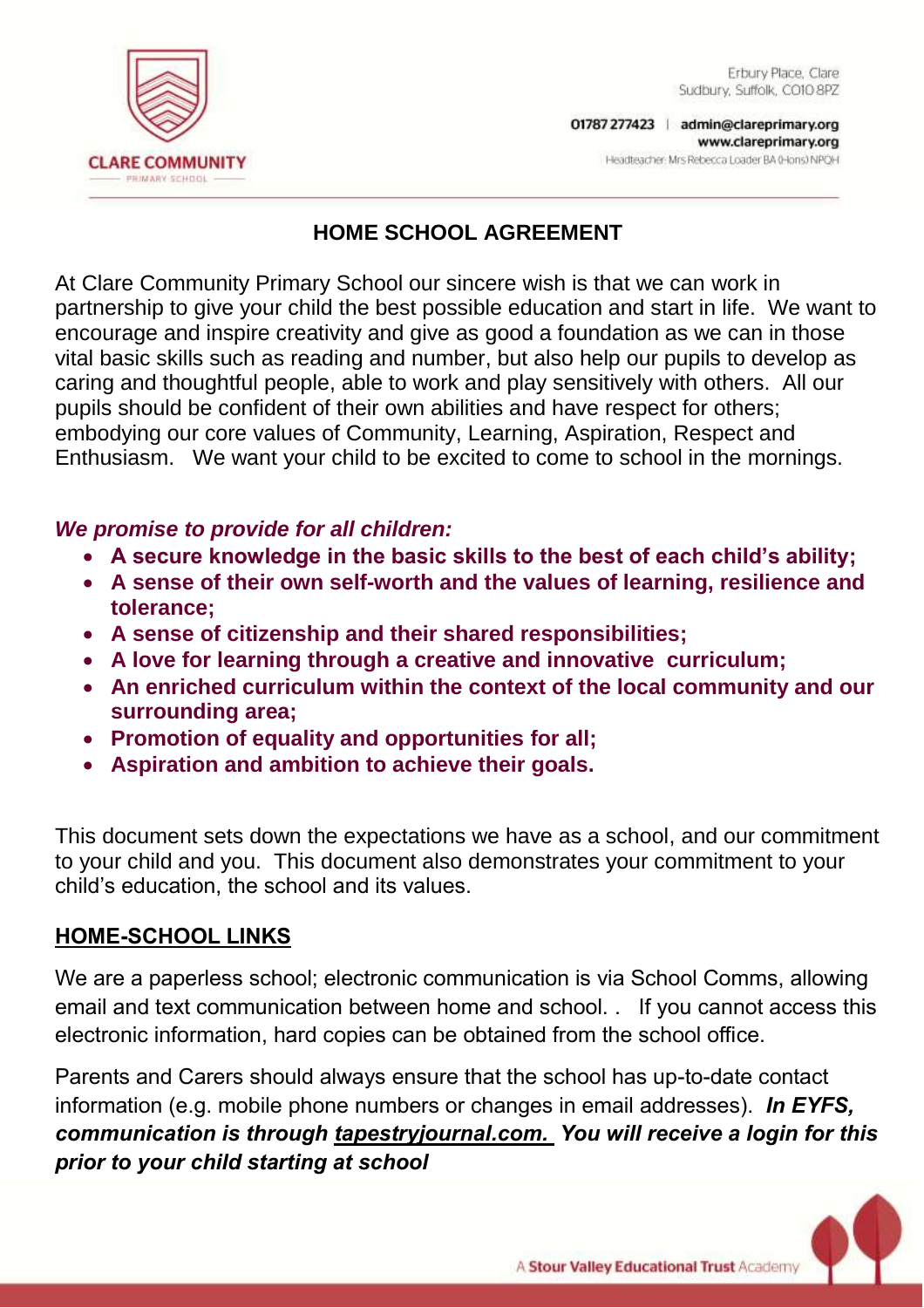### **ATTENDANCE**

It is the legal responsibility of parents/carers to ensure that children attend school on time, when the school is open. Attendance at school on a regular basis is essential for good progress. There will be a member of staff on duty in the playground from **8.35 to 8.45am** each morning, and the bell will be rung at **8.45** to signify the beginning of the registration period. *Children will be asked to line up with their class teacher who will then walk them into school*

At this point we ask you to support us in saying goodbye to your child and handing them over to our care, remaining on the playground while we walk the children to their classes. Teachers will endeavour to reach the playground a few minutes before 8.45am, so if there is something quick and urgent, you can pass on any messages. If you wish to discuss something at length, please arrange to speak to your child's teacher at a mutually convenient time. *In September, Reception children can be taken directly to their classroom door at 8.35am and picked up from there at 3pm*.

Doors will close at **8.50am** and children must then enter via the office entrance to be signed in and your child will be marked late. Registers officially close at **9am**; children will be marked **unauthorized late** if they arrive in school after 9am and should enter through the front entrance. *If your child is late, it is your responsibility to ensure that they enter the school safely.* As a rule, children should not be picked up early from school unless there are exceptional circumstances which would mean seeking permission from the Headteacher via an absence request form.

It is helpful for the Office to know if parents or carers are going to be away from home and your child is staying with grandparents or being looked after by a family friend, so the most appropriate person can be contacted in an emergency. If you are not collecting your child, you will need to inform us verbally or in writing. We reserve the right to detain the child at school if we have any doubts or concerns about the person sent to accompany them. Children in Years 5 and 6 are allowed to walk home alone if we have written permission from the parent or carer, and we accept that they are trustworthy to do so. In winter months, we do not allow children to walk home alone after clubs.

### **ILLNESS**

If your child is unwell, please phone the school on the first day of absence before 9.00am. You will need to phone on each day of absence. We encourage parents to send children into school with minor ailments and, if in doubt about sending a child into school, please ask us for a second opinion. If we feel that a child is too ill to be in school, we will always contact you straight away. If we cannot contact parents before 12pm we will follow our safeguarding procedure and notify Suffolk police.

Parents are encouraged to arrange medical/dental appointments out of school hours or during the holidays, except in an emergency. You will be asked to provide an appointment card or letter prior to, or immediately after, the date of a medical appointment.

#### **BEHAVIOUR FOR LEARNING EXPECTATIONS**